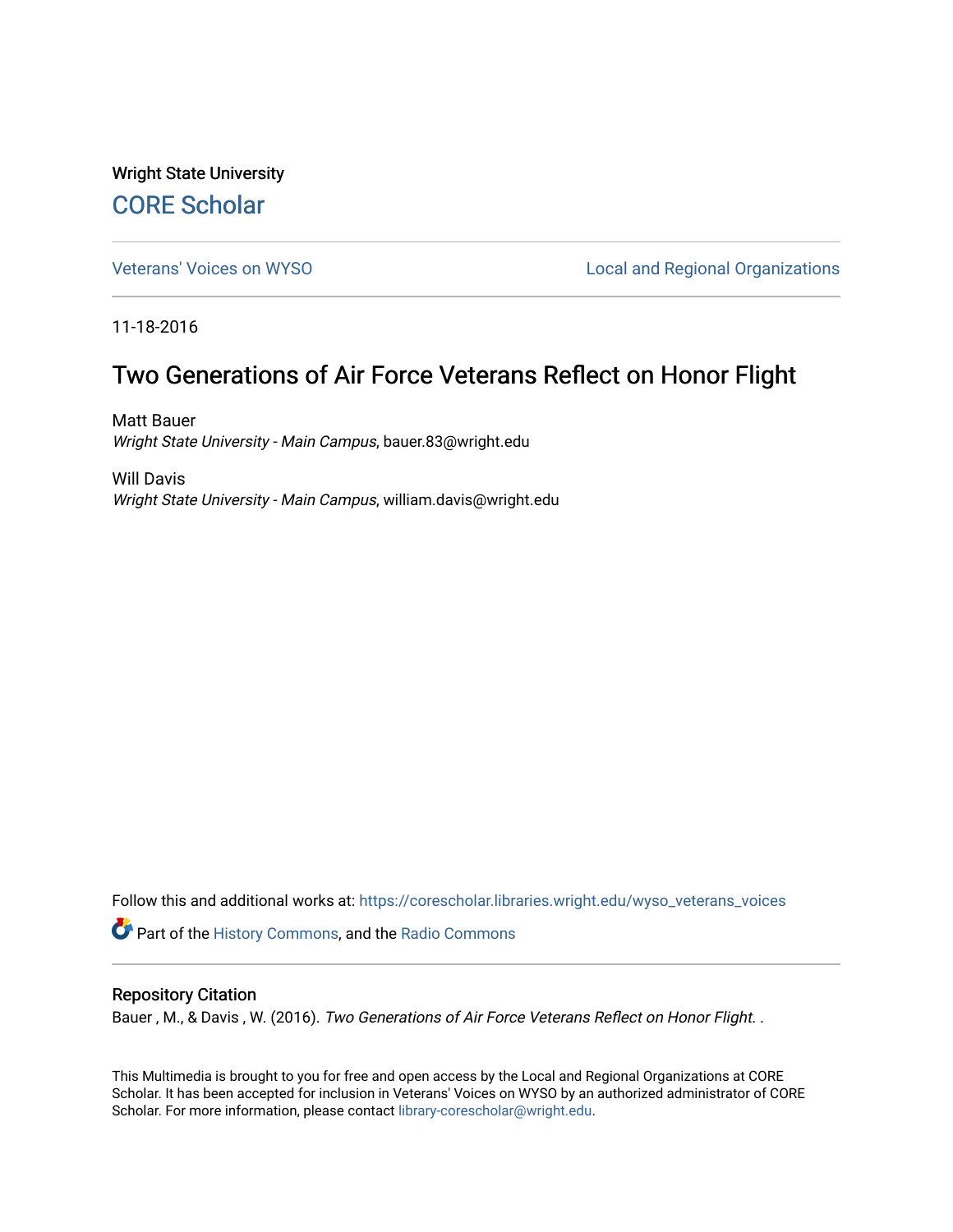## **Two Generations of Air Force Veterans Reflect on Honor Flight By Matt Bauer**

**Photo 1 Caption:** Air Force veterans Norbert Bauer and Matt Bauer **Photo 1 Credit:** Will Davis/WYSO **Photo 2 Caption:** Norbert Bauer shows off his official Honor Flight t-shirt **Photo 2 Credit:** Will Davis/WYSO

*Today our Veterans Voices series continues with the Honor Flight Network, a non-profit organization that celebrates America's veterans by transporting them to Washington D.C. to visit their memorials. Air Force veteran, and Wright State student Matt Bauer of Vandalia spoke to his grandfather, Air Force veteran Norbert Bauer about his recent Honor Flight trip, and his military service.*

## *Transcript:*

**Matt Bauer (MB):** You were in Alaska for two years.

**Norbert Bauer (NB):** Two years.

**MB:** Because that was during...

**NB:** That was doing the Korean War.

**MB:** Right. So what was your job during that time?

**NB:** I was in the Air Rescue group up there, and one of our planes did crash and we'd bring them back in body bags. And one of the guys they brought back was the roommate that lived right across the hall from m**e.**

**MB:** That's horrible.

**NB:** It sure is.

**MB:** What about during the Vietnam conflict? What was your job and where were you at during that time?

**NB:** If you look at a world map, I was right above Hanoi.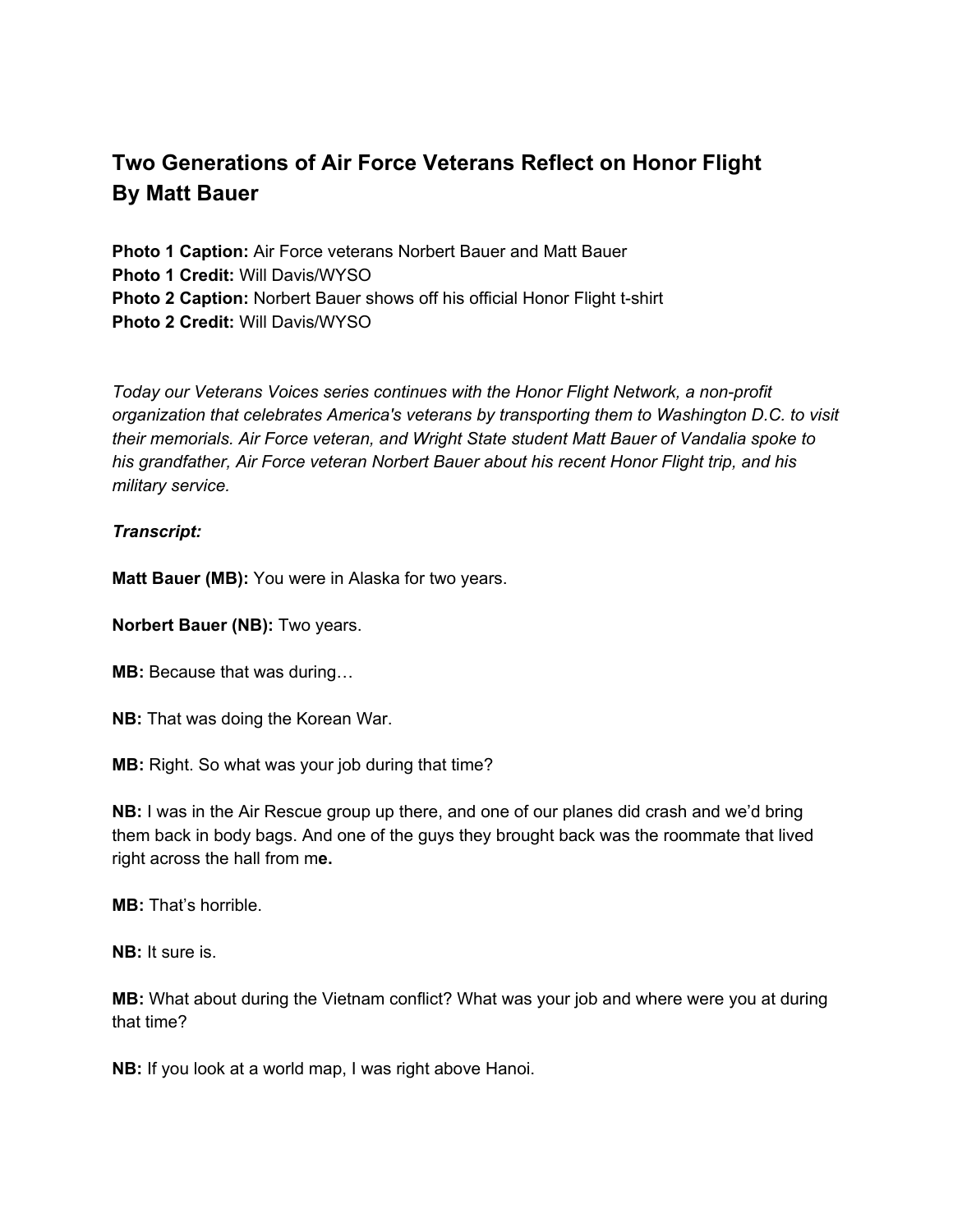**MB:** Oh, wow.

**NB:** We supported the F-4 fighters.

**MB:** That's got to be a pretty cool job. Is the rumor true that fire pilots are all a bunch of arrogant people, is that true?

**NB:** No comment, cause I got a bunch of friends.

**MB:** Understood, understood. So you said you've been all 50 states and I'm going to include… You've been to DC just recently.

**NB:** I've been down to DC for the Honor Flight.

**MB:** Explain what the Honor Flight is.

**NB:** Only certain cities have this and Dayton is one of them. They fly you to DC on a charter plane. They have buses escort you to different memorials.

**MB:** How was your day structured? Do you go directly to the memorials or is there like a briefing?

**NB:** My day consisted of me getting up at 2 o'clock in the morning, maybe an hour or so we're flying to Washington, get off the plane there and there's a bunch of people greeting us there hollering, ranting, singing, hollering. So then they police escort through Washington DC…

**MB:** Wow, it's like you're the president.

**NB:** I think we were higher than the president. But that gives you a chance to maybe close your eyes for a few minutes.

**MB:** Well, you've been up since 2 so I hope you'd get a little naptime

**NB:** Well it's very short. But we started at the Lincoln Memorial, and almost shaking hands with Lincoln sitting in his chair. And then we went to the Korean Memorial, we went to the Vietnam Memorial… And it's really pathetic to see all these names… that these people were killed. To retain your sanity, I have to say a prayer for them, and move on. And previously somebody contacted one of your family members and everybody who could would write a letter to tell you what they value, what you did, what have you. So they have a big 9 x 12 envelope that has your name on it, and they call out your name and pass it out.

**MB:** Wow.